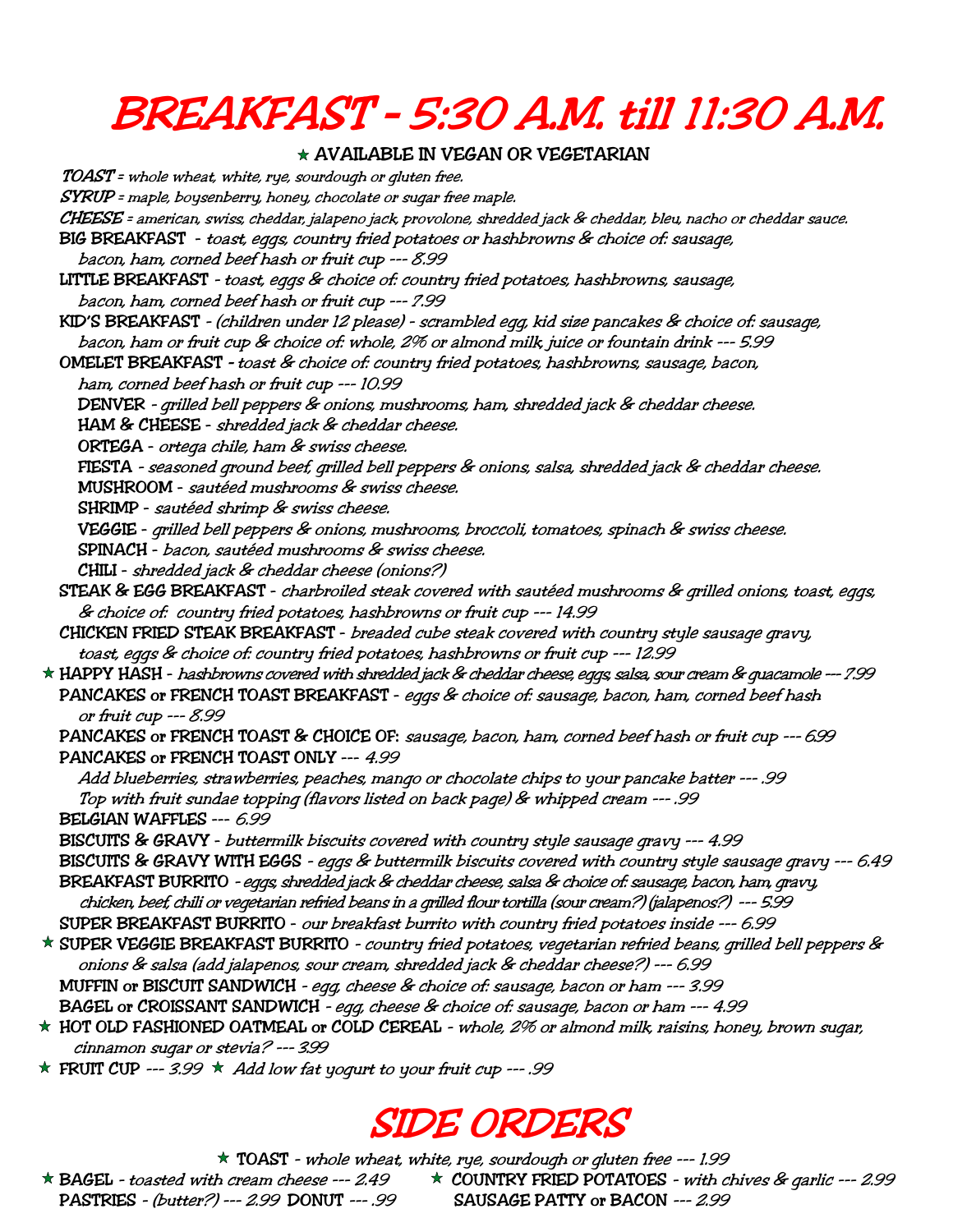1 EGG --- 1.49 2 EGGS --- 1.99 HAM STEAK or CORNED BEEF HASH --- 3.99 HASHBROWNS --- 2.99 COUNTRY STYLE SAUSAGE GRAVY --- .99

### CHARBROILED BURGERS & SANDWICHES

#### 5:30 A.M. TILL 9:00 P.M.

 $\star$  AVAILABLE IN VEGAN OR VEGETARIAN

SERVED WITH YOUR CHOICE OF: FRENCH FRIES, CRINKLE CUT FRIES, SHOESTRING FRIES, POTATO CHIPS, FRUIT CUP or SIDE SALAD BAR

UPGRADE YOUR FRIES SEASONED CURLY FRIES, GARLIC FRIES, PESTO FRIES or TATOR TOTS --- .99 SWEET POTATO FRIES, BATTER-DIPPED ONION RINGS or BREADED ZUCCHINI --- 1.99

 BURGERS = served on potato bun, whole wheat bun, sandwich bread or lettuce wrap. SANDWICH BREAD = white, whole wheat, rye, sourdough, gluten free (toasted or grilled?) garlic bread or french roll. CHEESE = american, swiss, cheddar, jalapeno jack, provolone, bleu, nacho or cheddar sauce. SALAD BAR DRESSING = ranch, 1000 island, bleu cheese, honey mustard, italian, caesar, french, fat free italian or fat free raspberry vinaigrette.  $\star$  VEGETARIAN = italian (contains dairy). VEGAN = olive oil & balsamic vinegar, oriental, teriyaki, fat free italian or fat free raspberry vinaigrette. HAPPY BURGER - 1000 island, lettuce, tomato, pickles, onions & cheese --- 8.99 DOUBLE HAPPY BURGER - 1000 island, lettuce, tomato, pickles, onions & cheese --- 9.99 JUNIOR HAPPY BURGER - 1000 island, lettuce, tomato, pickles, onions & cheese --- 7.99 BACON BURGER – mayo, lettuce, tomato, pickles & cheese --- 9.99 DOUBLE BACON BURGER - mayo, lettuce, tomato, pickles & cheese --- 10.99 JUNIOR BACON BURGER - mayo, lettuce, tomato, pickles & cheese --- 8.99 49'R BURGER – bacon, bbq sauce, 2 onion rings & cheese --- 9.99 DOUBLE 49'R BURGER - bacon, bbq sauce, 2 onion rings & cheese --- 10.99 MOTHER LODE BURGER - 3 patties, 4 bacon, 3 cheese, mayo, lettuce, tomato, pickles & onions --- 13.99 STEAK SANDWICH – sautéed mushrooms, grilled onions, mayo, lettuce & tomato on a french roll --- 13.99 BBQ STEAK SANDWICH – bbq sauce & 2 onion rings on a french roll --- 13.99 PATTY MELT - swiss & grilled onions on grilled rye --- 9.99 PASTRAMI BURGER – burger patty, pastrami, mayo, lettuce, tomato, pickles, onions & swiss --- 11.99 SOURDOUGH BURGER – bacon, swiss & grilled onions on grilled sourdough --- 10.99 CHILI BURGER – served open-faced with shredded jack & cheddar cheese (onions?) --- 10.99 GUACAMOLE BURGER – bacon, ortega chile, guacamole, grilled onions & swiss --- 10.99 MUSHROOM BURGER – sautéed mushrooms, swiss, mayo & lettuce --- 9.99 ORTEGA BURGER – jalapeno sauce, ortega chile, swiss & lettuce --- 9.99 TERIYAKI BURGER – pineapple slices, lettuce & teriyaki sauce --- 9.99 CHAR CHICKEN SANDWICH – breast filet, mayo, lettuce & tomato --- 9.99 BBQ CHICKEN SANDWICH – breast filet, bbq sauce, lettuce & tomato --- 9.99 ORTEGA CHICKEN SANDWICH - breast filet, jalapeno sauce, ortega chile, swiss & lettuce --- 10.99 PESTO CHICKEN SANDWICH - breast filet, pesto sauce, provolone, spinach & tomato --- 10.99 TERIYAKI CHICKEN SANDWICH – breast filet, pineapple slices, lettuce & teriyaki sauce --- 10.99 GUACAMOLE CHICKEN SANDWICH – breast filet, bacon, ortega chile, guacamole, swiss & grilled onions - 11.99 TURKEY BURGER - mayo, lettuce, tomato, pickles & onions --- 9.99 BUFFALO BURGER – (best medium) - mayo, lettuce, tomato, pickles & onions --- 11.99 PORTABELLA VEGAN BURGER – whole portabella mushroom sautéed in olive oil & garlic, vegan mayo, lettuce & tomato --- 10.99  $\star$  GARDEN BURGER - vegetarian patty, vegan mayo, lettuce, tomato, pickles & onions --- 10.99

- ★ BLACK BEAN VEGAN GARDEN BURGER vegan mayo, lettuce, tomato, pickles & onions --- 10.99
- $\star$  SUBSTITUTE garden patty, black bean patty or portabella mushroom on any of our burgers --- 1.99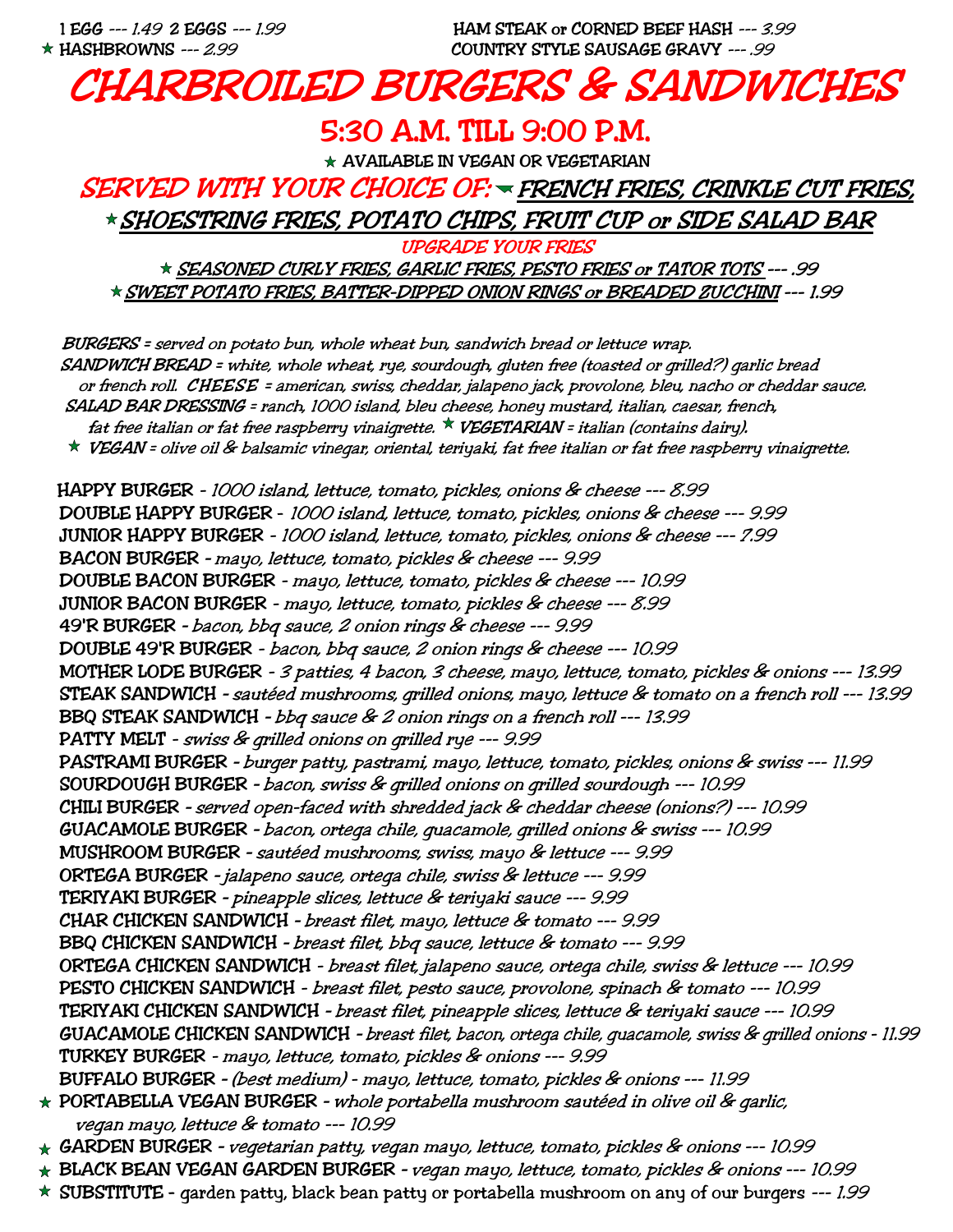## HOT-N-COLD SANDWICHES

#### 5:30 A.M. TILL 9:00 P.M.

 $\star$  AVAILABLE IN VEGAN OR VEGETARIAN

#### SERVED WITH YOUR CHOICE OF: FRENCH FRIES, CRINKLE CUT FRIES, SHOESTRING FRIES, POTATO CHIPS, FRUIT CUP or SIDE SALAD BAR

UPGRADE YOUR FRIES

SEASONED CURLY FRIES, GARLIC FRIES, PESTO FRIES or TATOR TOTS --- .99 SWEET POTATO FRIES, BATTER-DIPPED ONION RINGS or BREADED ZUCCHINI --- 1.99

 SANDWICH BREAD = white, whole wheat, rye, sourdough, gluten free (toasted or grilled?) garlic bread, french roll, potato bun or lettuce wrap. CHEESE = american, swiss, cheddar, jalapeno jack, provolone, bleu, nacho or cheddar sauce.

 SALAD BAR DRESSING = ranch, 1000 island, bleu cheese, honey mustard, italian, caesar, french, fat free italian or fat free raspberry vinaigrette.  $\blacktriangledown$ VEGETARIAN = italian (contains dairy).

 $\star$  VEGAN = olive oil & balsamic vinegar, oriental, teriyaki, fat free italian or fat free raspberry vinaigrette.

PHILLY STEAK - grilled chopped steak, grilled bell peppers & onions with provolone on a french roll --- 11.99 ITALIAN STEAK - grilled chopped steak & mushrooms sautéed in marinara sauce with provolone on a french roll --- 11.99 CHICKEN PHILLY - diced breast filet, grilled bell peppers & onions with provolone on a french roll --- 10.99 CHICKEN FRIED STEAK - breaded cube steak, grilled onions, mayo, lettuce & tomato on a french roll --- 10.99 ROAST BEEF - hot (cold on request) - swiss, mayo, lettuce & tomato on a bun --- 9.99 ORTEGA ROAST BEEF - swiss, jalapeno sauce, ortega chile & lettuce on a bun --- 10.99 FRENCH DIP - roast beef & swiss on a french roll with au-jus --- 9.99 BBQ BEEF - sautéed in bbq sauce on a french roll --- 9.99 PASTRAMI - hot (cold on request) – mustard, pickles, onions, lettuce & tomato on grilled rye --- 9.99 PASTRAMI DIP - pastrami & swiss on a french roll with au-jus --- 9.99 REUBEN - hot (cold on request) – pastrami, kosher sauerkraut, swiss & mustard on grilled rye --- 9.99 BLT - bacon, lettuce, tomato & mayo on choice of bread or toast --- 9.99 CLUB - turkey, ham, bacon, avocado, swiss, mayo, lettuce & tomato on a french roll --- 11.99 CHICKEN CLUB - breast filet, avocado, bacon, mayo, spinach, tomato & swiss on garlic bread --- 11.99 VEGGIE SUB - avocado, swiss, vegan mayo, lettuce, tomato, pickles, onions, olives, pepperoncini's, cucumbers & spinach on a french roll --- 10.99 TUNA - white albacore with mayo, dill relish, lettuce & tomato on choice of bread or toast --- 9.99 TUNA MELT - white albacore with mayo, dill relish, grilled onions & swiss on grilled rye --- 9.99 TURKEY - mayo, lettuce & tomato on choice of bread or toast --- 9.99 TURKEY MELT - swiss & grilled onions on grilled sourdough --- 9.99 EGG SALAD - mayo, dill relish, mustard, lettuce & tomato on choice of bread or toast --- 9.99 CHICKEN TENDERLOIN - breaded tenderloins, mayo, lettuce & tomato on a french roll --- 9.99 CHICKEN TENDERLOIN & HAM - breaded tenderloins, ham, swiss, mayo, lettuce & tomato on a french roll - 10.99 CHICKEN RANCH WRAP - breaded tenderloins or sliced charbroiled chicken breast filet, ranch dressing, lettuce, tomato, bacon, shredded jack & cheddar cheese in a flour tortilla (hot & spicy?) --- 10.99 CHICKEN MARINARA - breaded tenderloins, marinara sauce & provolone on a french roll (hot & spicy?) --- 10.99 FISH - batter-dipped cod filets, tartar sauce, lettuce & tomato on a bun --- 9.99 BAJA FISH - batter-dipped cod filets, jalapeno jack, jalapeno sauce, lettuce & salsa on grilled sourdough --- 10.99 HAM & CHEESE - mayo, lettuce, tomato & choice of cheese on choice of bread or toast --- 9.99 GRILLED HAM & CHEESE - choice of cheese & bread --- 9.99 GRILLED CHEESE - choice of cheese & bread (grilled in butter or olive oil) --- 6.99 HOT DOG - on a bun (ketchup, mustard, dill relish & onions?) --- 6.99 CHILI DOG - topped with chili, shredded jack & cheddar cheese on an open-faced bun (onions?) --- 9.99 KRAUT DOG - kosher sauerkraut & mustard on an open-faced bun --- 8.99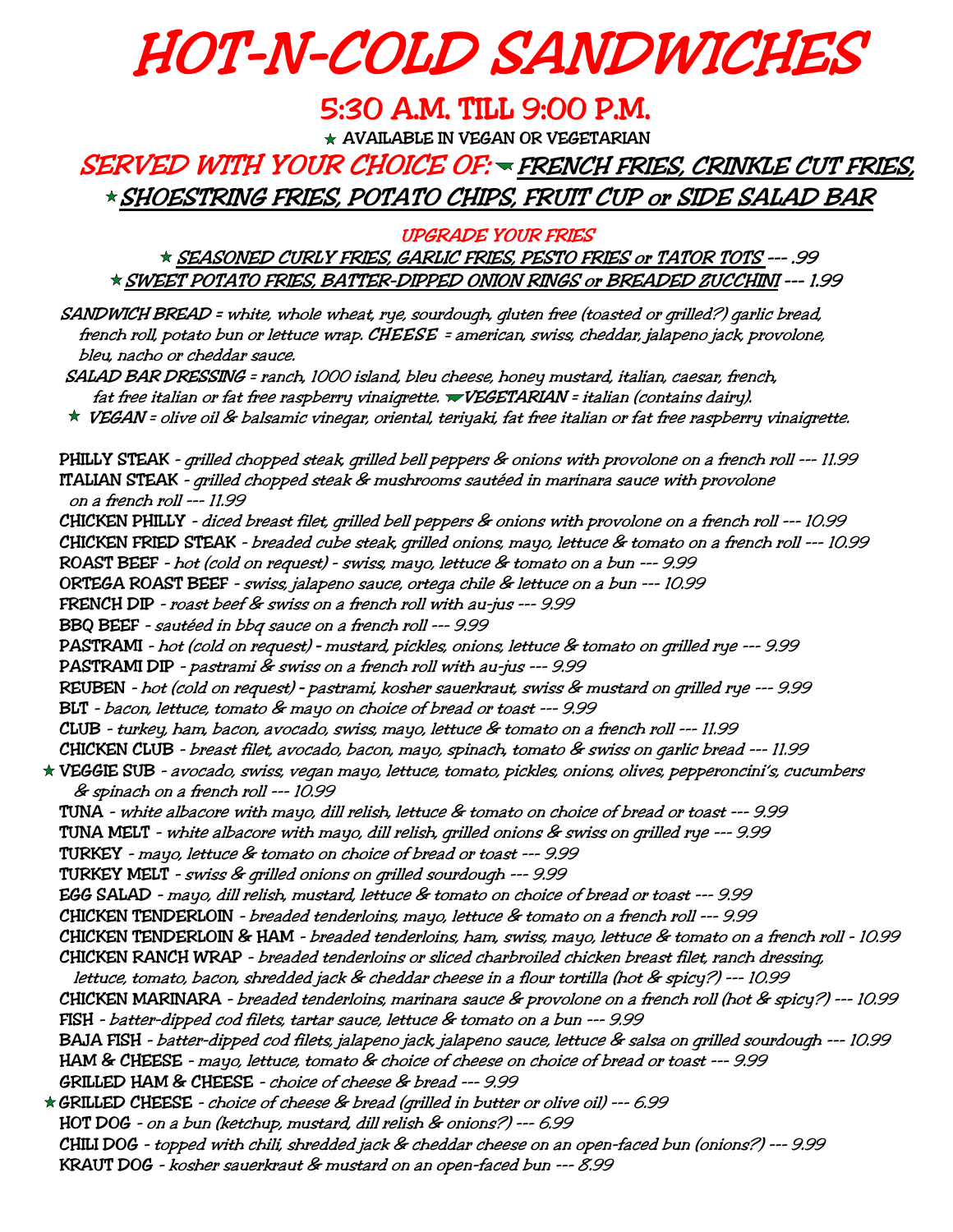## **ADDITIONS TO SANDWICHE.**

 CHEESE = american, swiss, cheddar, jalapeno jack, provolone, bleu, nacho or cheddar sauce --- .99 LETTUCE & TOMATO ---. 49 BACON --- 2.99 AVOCADO or GUACAMOLE --- 1.99 ORTEGA CHILE --- 1.99 SAUTÉED MUSHROOMS - (sliced) --- 1.99 GRILLED BELL PEPPERS & ONIONS --- 1.99 PESTO SAUCE --- .99

## KID'S MEALS 5.99 (Children under 12 please)

 $\star$  AVAILABLE IN VEGAN OR VEGETARIAN SERVED WITH  $*$  FRENCH FRIES, CRINKLE CUT FRIES OR SHOESTRING FRIES & CHOICE OF: WHOLE, 2% or ALMOND MILK, JUICE or FOUNTAIN DRINK

 $*$  UPGRADE TO = curly fries or tator tots ---.99

SUBSTITUTE = apple, banana, orange, strawberry yogurt, fruit cup or kid salad bar --- no charge. KID BURGER - white or whole wheat bun with 1000 island, lettuce, tomato, pickles & cheese. HOT DOG - on a bun (ketchup, mustard, dill relish & onions?) CORN DOG - batter dipped on a stick.

- $\star$  GRILLED CHEESE SANDWICH choice of cheese & bread.
- $\star$  MACARONI & CHEESE topped with shredded jack & cheddar cheese.
- $\star$  PEANUT BUTTER & JELLY SANDWICH choice of jelly, jam or honey & bread.
- CHEESE QUESADILLA shredded jack & cheddar cheese.
- CHICKEN TENDERLOIN dips: ranch, bbq or honey.

### SIDE ORDERS

#### $\star$  AVAILABLE IN VEGAN OR VEGETARIAN Fried in zero trans-fat oil.

- ¼FRENCH FRIES, CRINKLE CUT FRIES or SHOESTRING FRIES (salt, light salt, no salt or seasoned salt?) --- 2.99
- SEASONED CURLY FRIES, GARLIC FRIES, PESTO FRIES or TATOR TOTS --- 3.99
- $\star$  SWEET POTATO FRIES --- 4.99
- CHEESE FRIES cheddar or nacho cheese sauce --- 4.99 CHILI FRIES - shredded jack & cheddar cheese (onions?) --- 6.99 LOADED FRIES - shredded jack & cheddar cheese, bacon bits, sour cream & chives --- 6.99 FISH & FRIES - batter-dipped cod filets, tartar sauce & malt vinegar with a lemon wedge --- 8.99 SHRIMP & FRIES - breaded butterfly shrimp & cocktail sauce with a lemon wedge --- 10.99 WINGS & FRIES - plain, hot & spicy, honey mustard or teriyaki - dips: ranch or bleu cheese --- 8.99 CHICKEN TENDERLOINS & FRIES - dips: ranch, bbq, bleu cheese, honey, marinara or hot sauce --- 8.99 HOT & SPICY CHICKEN TENDERLOINS & FRIES - sautéed in hot sauce - dips: ranch or bleu cheese --- 8.99
- $\star$  POPPERS breaded jalapenos and cream cheese dips: ranch, bbq or bleu cheese --- 7.99
- CHEESE STIX breaded mozzarella cheese dips: ranch, bbq, bleu cheese, marinara or hot sauce --- 6.99 MUSHROOMS - breaded - dips: ranch, bbq, bleu cheese, marinara or hot sauce --- 6.99
- ZUCCHINI STIX batter-dipped dips: ranch, bbq, bleu cheese, marinara or hot sauce --- 5.99 TEASERS - poppers, cheese stix, mushrooms & zucchini stix - dips: ranch, bbq, bleu cheese, marinara or hot sauce --- 8.99
- ONION RINGS batter-dipped --- 5.99 CORN DOG - batter-dipped on a stick --- 2.99
- $*$  PRETZEL salted or plain with a side of cheddar or nacho cheese sauce --- 2.99
- STEAMED BROCCOLI (top with cheddar or nacho cheese sauce?) --- 3.99
- $\star$  SAUTÉED VEGETABLES in olive oil & garlic (top with parmesan cheese, cheddar or nacho cheese sauce?) --- 4.99
- SIDE OF CHEESE SAUCE cheddar or nacho cheese --- .99
- $\star$  BAG OF CHIPS ---. 99
- FRESH FRUIT apple, banana or orange --- .99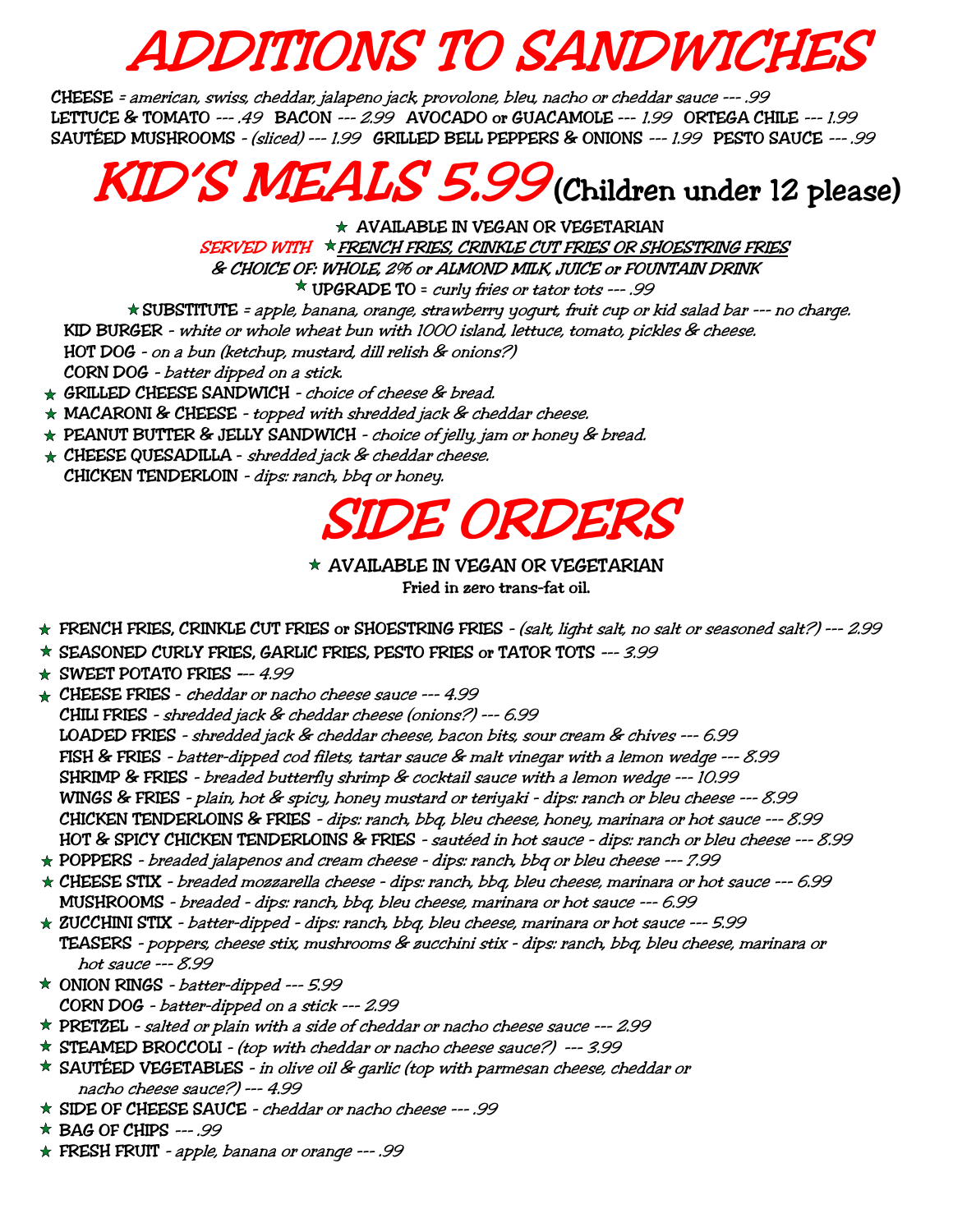## MEXICAN FOOD

#### $*$  AVAILABLE IN VEGAN OR VEGETARIAN

Add spanish rice & vegetarian refried beans – (cheese & onions?) --- 2.99 Substitute carne asada for seasoned ground beef --- 1.99

TACO SALAD – choice of: beef, chicken or vegetarian refried beans – lettuce, shredded jack & cheddar cheese, sour cream, salsa & guacamole served in a fresh fried flour tortilla shell with a lime wedge --- 7.99  $\star$  NACHO SUPREME - choice of: beef, chicken or vegetarian refried beans with fresh tortilla chips covered with nacho cheese, beans, salsa, sour cream & guacamole with a lime wedge (jalapenos?) --- 7.99  $\star$  NACHOS - fresh tortilla chips covered with nacho cheese (jalapenos?) --- 4.99 CHILI NACHOS - fresh tortilla chips covered with chili & nacho cheese (jalapenos?) --- 6.99 CHEESE QUESADILLA – shredded jack & cheddar cheese in a grilled flour tortilla (side of guacamole or salsa?) --- 5.99 BEEF or CHICKEN QUESADILLA – seasoned beef or chicken, shredded jack & cheddar cheese in a grilled flour tortilla (side of guacamole or salsa?) --- 6.99 TAQUITOS – beef in a rolled corn tortilla with choice of: guacamole, salsa, sour cream or nacho cheese on the side --- 5.99 CHICKEN FAJITA BURRITO – seasoned chicken, grilled bell peppers & onions, spanish rice, sour cream, shredded jack & cheddar cheese, salsa & guacamole in a grilled flour tortilla with a lime wedge --- 7.99 BEAN & CHEESE BURRITO – vegetarian refried beans & cheese in a grilled flour tortilla (side of salsa?) --- 5.99 BEEF BURRITO – seasoned beef, grilled bell peppers & onions, spanish rice, sour cream, jack & cheddar cheese, salsa & guacamole in a grilled flour tortilla with a lime wedge --- 7.99 BURRITO SUPREME – our beef burrito on a bed of lettuce topped with chili, shredded jack & cheddar cheese, salsa, guacamole & sour cream with a lime wedge --- 9.99 VEGGIE BURRITO – vegetarian refried beans, grilled bell peppers & onions, spanish rice, salsa & guacamole in a grilled flour tortilla with a lime wedge (shredded jack & cheddar cheese?) (sour cream?) --- 7.99 CARNE ASADA BURRITO – grilled chopped steak, grilled bell peppers & onions, spanish rice, sour cream, shredded jack & cheddar cheese, salsa & guacamole in a grilled flour tortilla with a lime wedge --- 9.99 SHRIMP BURRITO – sautéed in olive oil & garlic, guacamole, jalapeno sauce, salsa, shredded jack & cheddar cheese (sour cream?) (bacon bits?) in a grilled flour tortilla with a lemon wedge --- 9.99 TACO – choice of: beef, chicken or vegetarian refried beans - lettuce, salsa, shredded jack & cheddar cheese (sour cream?) & choice of: fried corn, fried or grilled flour tortilla with a lime wedge --- 3.99 CARNE ASADA TACO – grilled chopped steak, lettuce, salsa, shredded jack & cheddar cheese & choice of: fried corn, fried or grilled flour tortilla with a lime wedge --- 5.99 SHRIMP TACO – sautéed in olive oil & garlic, guacamole, jalapeno sauce, salsa, shredded jack & cheddar cheese (sour cream?) (bacon bits?) & choice of grilled flour or fried corn tortilla with a lemon wedge --- 5.99 FISH TACO – batter-dipped cod filet, tartar sauce, lettuce, salsa, shredded jack & cheddar cheese & choice of: grilled flour or fried corn tortilla with a lemon wedge --- 5.99 BAJA FISH TACO - batter-dipped cod filet, jalapeno jack cheese, jalapeno sauce, lettuce, salsa & choice of: grilled flour or fried corn tortilla with a lemon wedge --- 5.99 TOSTADA - choice of: beef, chicken or vegetarian refried beans - lettuce, shredded jack & cheddar cheese, vegetarian refried beans, salsa, sour cream & guacamole on a fried flour tortilla with a lime wedge --- 6.99

## SOUP

BY THE BOWL – served daily: new england clam chowder, chicken vegetable barley, beef stew or chili with shredded jack & cheddar cheese (onions?) --- 3.99 (with side salad bar --- 6.99) SOURDOUGH BREAD BOWL - choice of: new england clam chowder, beef stew or chili with shredded jack & cheddar cheese (onions?) --- 5.99 (with side salad bar --- 8.99)

\* GARLIC BREAD --- 1.99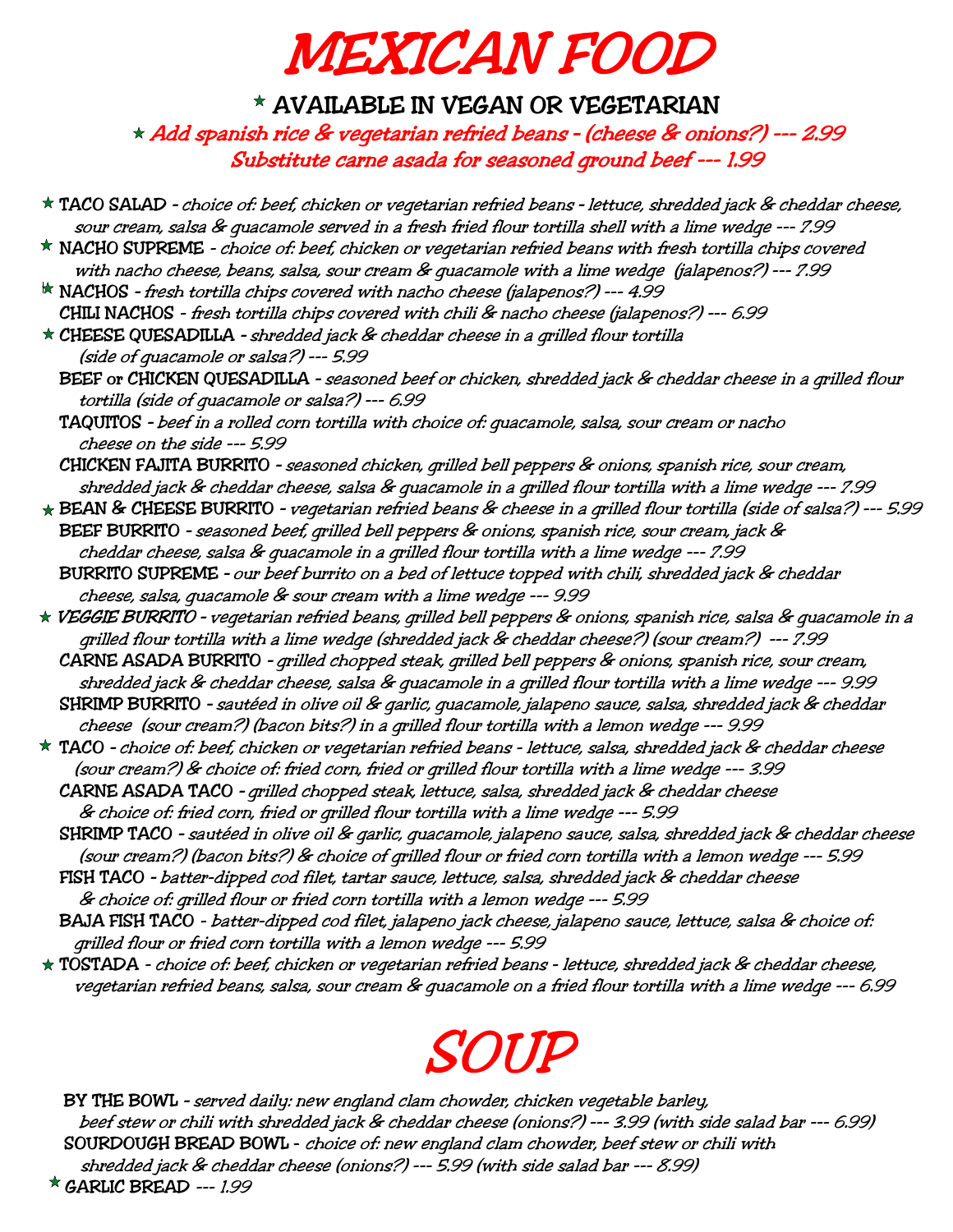## BAKED POTATOES

 $\blacktriangleright$  AVAILABLE IN VEGAN OR VEGETARIAN

SOUR CREAM & CHIVE POTATO - butter --- 5.99

LOADED POTATO – butter, shredded jack & cheddar cheese, bacon bits, sour cream & chives --- 7.99 BACON & CHEESE POTATO – butter, shredded jack & cheddar cheese (cheddar or nacho cheese sauce?) (sour cream on the side?) --- 7.99

- BROCCOLI & CHEESE POTATO shredded jack & cheddar cheese (cheddar or nacho cheese sauce?) --- 6.99 CHILI & CHEESE POTATO – shredded jack & cheddar cheese (cheddar or nacho cheese sauce?) (onions?) (sour cream on the side?) --- 7.99
- $\star$  POTATO SUPREME choice of: beef, chicken or vegetarian refried beans covered with nacho cheese sauce, salsa, sour cream & guacamole (jalapenos?) --- 8.99



#### $\star$  AVAILABLE IN VEGAN OR VEGETARIAN

 SALAD BAR DRESSING = ranch, 1000 island, bleu cheese, honey mustard, italian, caesar, french, fat free italian or fat free raspberry vinaigrette. VEGETARIAN = italian (contains dairy).

 $\star$  VEGAN = olive oil & balsamic vinegar, oriental, teriyaki, fat free italian or fat free raspberry vinaigrette. GREENERY = choice of: romaine lettuce or spinach.

 $\star$  GARLIC BREAD --- 1.99

 $\star$  SALAD BAR --- 5.99

 $\star$  SIDE SALAD BAR --- 3.99

- CHAR CHICKEN SALAD diced chicken breast filet, tomatoes, shredded jack & cheddar cheese & broccoli --- 9.99 TERIYAKI CHICKEN SALAD – diced chicken breast filet & diced pineapple sautéed in teriyaki sauce with tomatoes, broccoli & wonton noodles --- 9.99
- CHICKEN CAESAR SALAD diced chicken breast filet, tomatoes & broccoli with parmesan cheese & croutons tossed in caesar dressing --- 9.99

 CRISPY CHICKEN SALAD – diced breaded tenderloins, tomatoes, shredded jack & cheddar cheese & broccoli (hot & spicy?) --- 9.99

SPINACH SALAD – sliced egg, mushrooms, bacon bits, bleu cheese crumbles & onions --- 9.99

TUNA SALAD – white albacore tuna with mayo, dill relish, tomatoes & broccoli --- 9.99

COBB SALAD – diced turkey surrounded by sliced egg, olives, bacon bits, tomatoes & bleu cheese crumbles --- 11.99

 CHEF'S SALAD – diced turkey, diced ham, sliced egg, swiss & american cheese, tomatoes & broccoli --- 12.99 SAUTÉED SHRIMP SALAD – sautéed in olive oil & garlic (butter on request) tomatoes & broccoli (hot & spicy?) --- 12.99

**\* FRUIT CUP** --- 3.99  $\star$  Add low fat yogurt to your fruit cup --- .99

## DINNERS

 ALL DINNERS INCLUDE – (choose 3) – soup, salad bar, buttermilk biscuit, garlic bread, fries, sour cream & chive potato, steamed broccoli or sautéed vegetables with parmesan cheese, cheddar or nacho cheese sauce. CHICKEN FRIED STEAK - covered with country style sausage gravy --- 14.99 HAM STEAK - topped with grilled pineapple --- 14.99 CHARBROILED STEAK – topped with mushrooms & grilled onions --- 16.99 SAUTÉED SHRIMP – sautéed in olive oil & garlic (butter on request) (hot & spicy?) --- 16.99 BREADED SHRIMP & cocktail sauce --- 16.99 CHARBROILED STEAK & SAUTÉED SHRIMP --- 19.99 CHARBROILED STEAK & BREADED SHRIMP --- 19.99